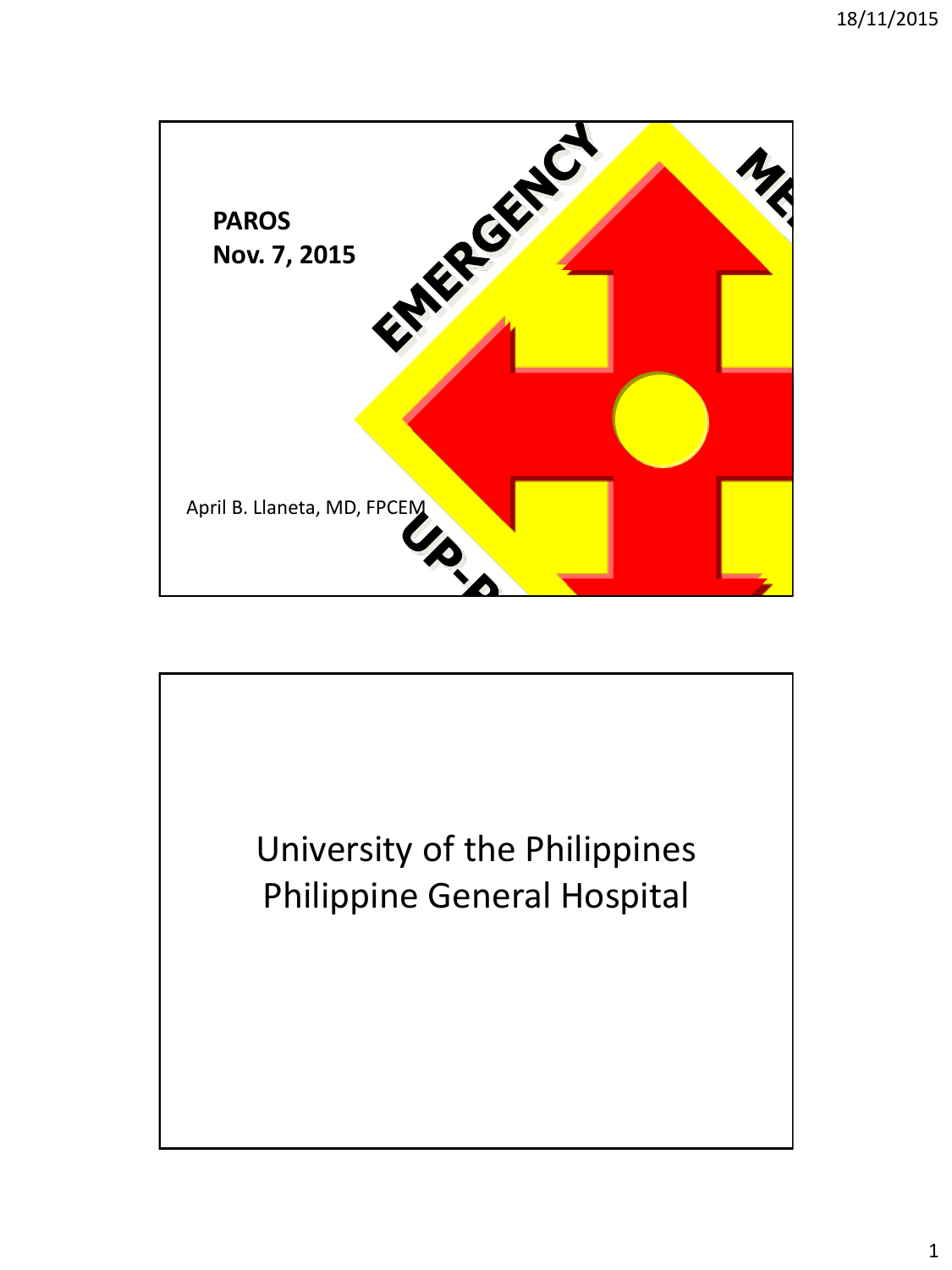

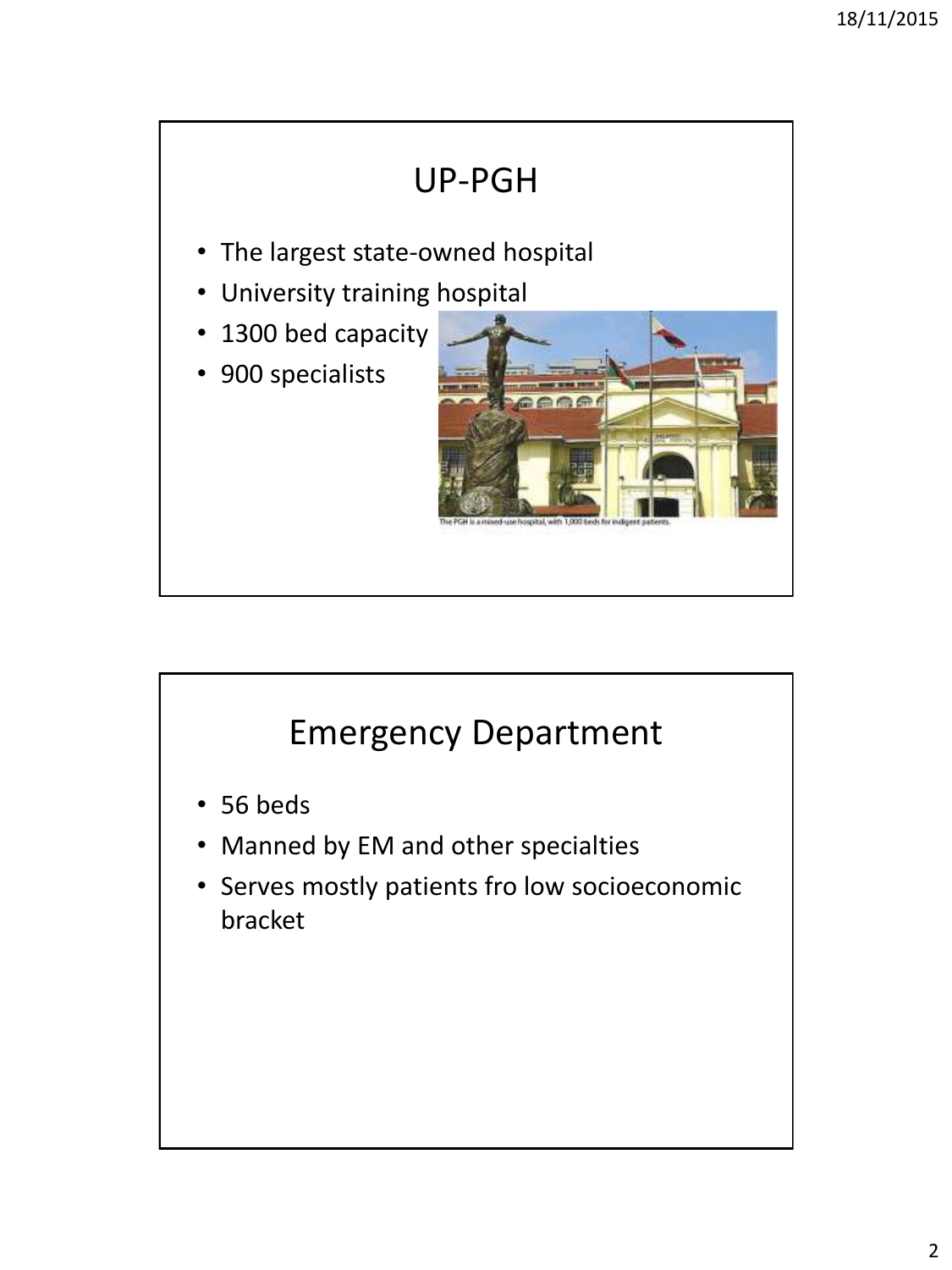## February – September 2015

138 patients 17-18/ month

## Challenges

- Undermanned ED
- Follow up of patients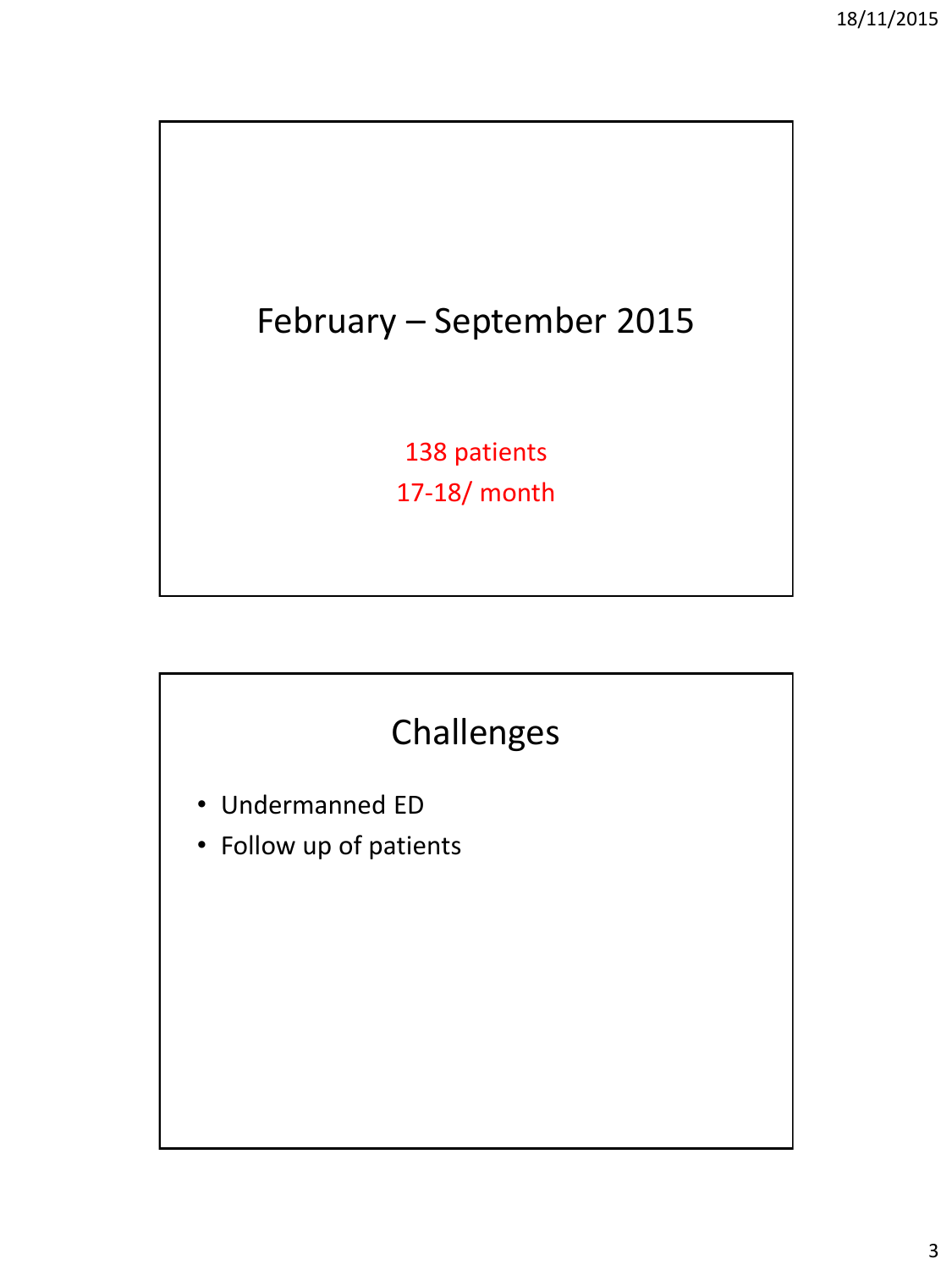

| <b>Mode of Transport</b> |       |  |
|--------------------------|-------|--|
| <b>EMS</b>               | O     |  |
| <b>NON-EMS</b>           |       |  |
| Private ambulances       | 23.9% |  |
| Private vehicle          | 24.6% |  |
| Public transport         | 51.5% |  |
|                          |       |  |
|                          |       |  |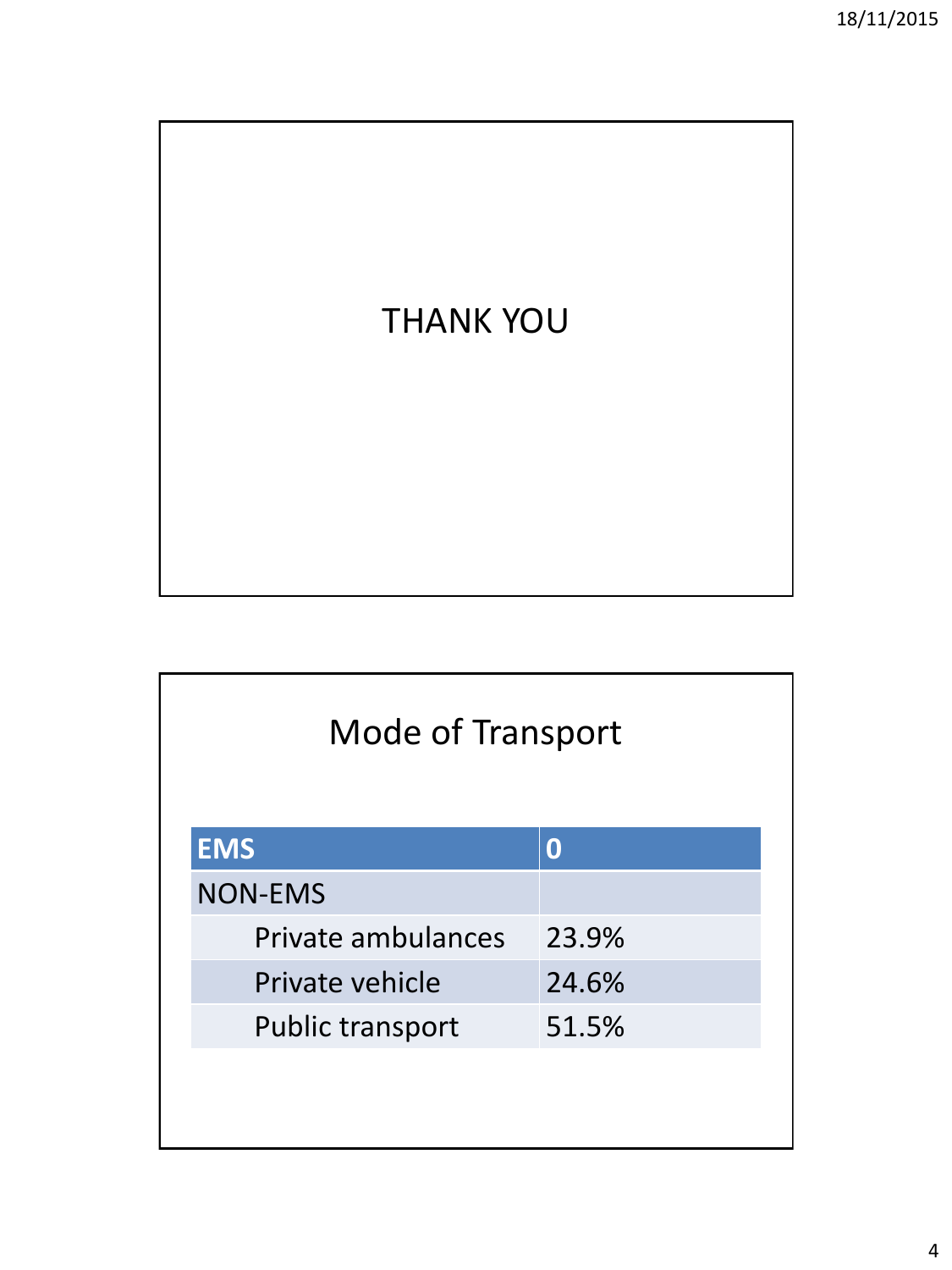| <b>Not witnessed</b>        | 72       |  |
|-----------------------------|----------|--|
| <b>Bystander-HCP</b>        | $\Omega$ |  |
| <b>Bystander-Lay person</b> | 9        |  |
| <b>Bystander-Family</b>     | 57       |  |
|                             |          |  |
|                             |          |  |
|                             |          |  |

| <b>Prehospital Event &amp; Resuscitation</b> |                                     |  |
|----------------------------------------------|-------------------------------------|--|
| <b>Bystander CPR</b>                         |                                     |  |
| <b>YES</b>                                   | O                                   |  |
| <b>NO</b>                                    | 100%                                |  |
|                                              |                                     |  |
|                                              | <b>Resuscitation attempt by EMS</b> |  |
| <b>YES</b>                                   |                                     |  |
| <b>NO</b>                                    | 100%                                |  |
|                                              |                                     |  |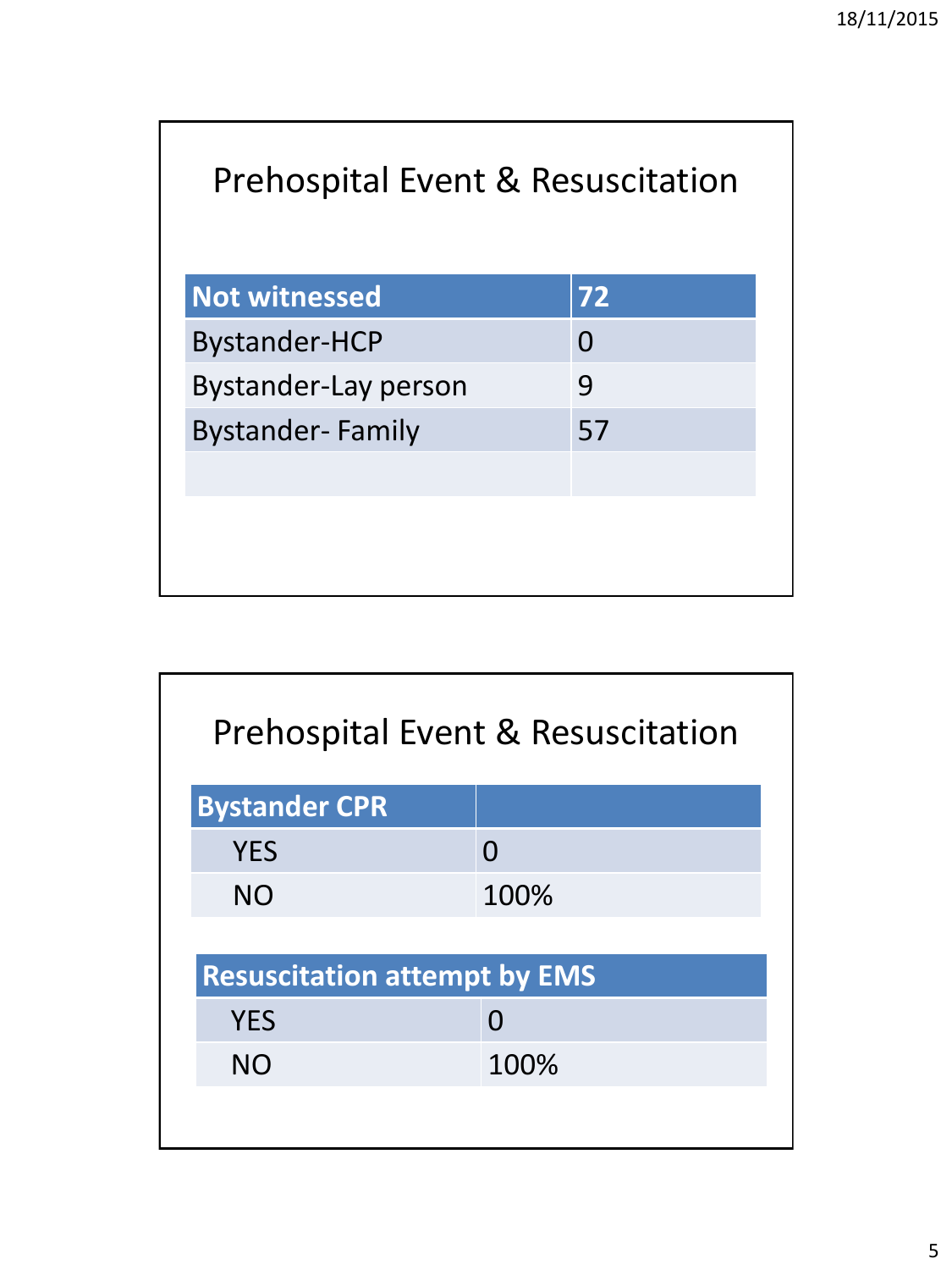| <b>Prehospital Event &amp; Resuscitation</b> |        |  |
|----------------------------------------------|--------|--|
| <b>Location</b>                              |        |  |
| Home                                         | 90.58% |  |
| Public/ Commercial Bldg 01.45%               |        |  |
| <b>Street</b>                                | 07.97% |  |
|                                              |        |  |
|                                              |        |  |
|                                              |        |  |
|                                              |        |  |

| <b>Prehospital Event &amp; Resuscitation</b> |        |  |
|----------------------------------------------|--------|--|
| <b>Medical problems</b>                      |        |  |
| <b>Heart Disease</b>                         | 27.32% |  |
| Hypertension                                 | 22.95% |  |
| Unknown                                      | 16.40% |  |
|                                              |        |  |
|                                              |        |  |
|                                              |        |  |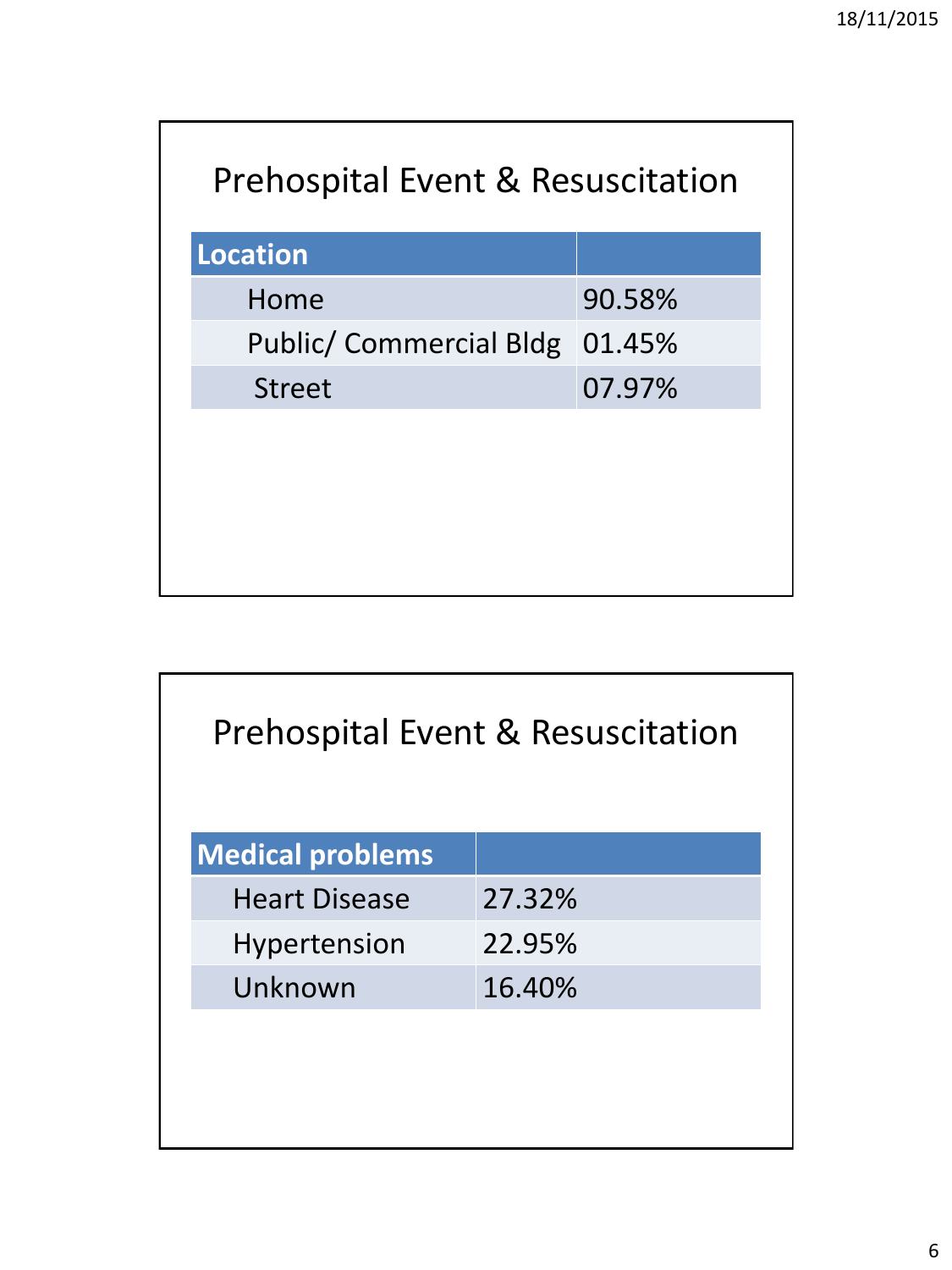| <b>ED Resuscitation</b>          |        |  |  |
|----------------------------------|--------|--|--|
| <b>Patient Status</b>            |        |  |  |
| No pulse, no breathing           | 100%   |  |  |
|                                  |        |  |  |
| <b>Cardiac Rhythm on arrival</b> |        |  |  |
| Asystole                         | 87.68% |  |  |
| <b>PEA</b>                       | 7.97%  |  |  |
| <b>VF</b>                        | 5.07%  |  |  |
|                                  |        |  |  |
|                                  |        |  |  |

| <b>ED Resuscitation</b>  |          |
|--------------------------|----------|
| <b>ED Defibrillation</b> |          |
| <b>YES</b>               | 5.07%    |
| <b>NO</b>                | 94.93%   |
| <b>Mechanical CPR</b>    | $\bf{0}$ |
| Advanced airway          | 100%     |
| Epinephrine              | 100%     |
|                          |          |
|                          |          |